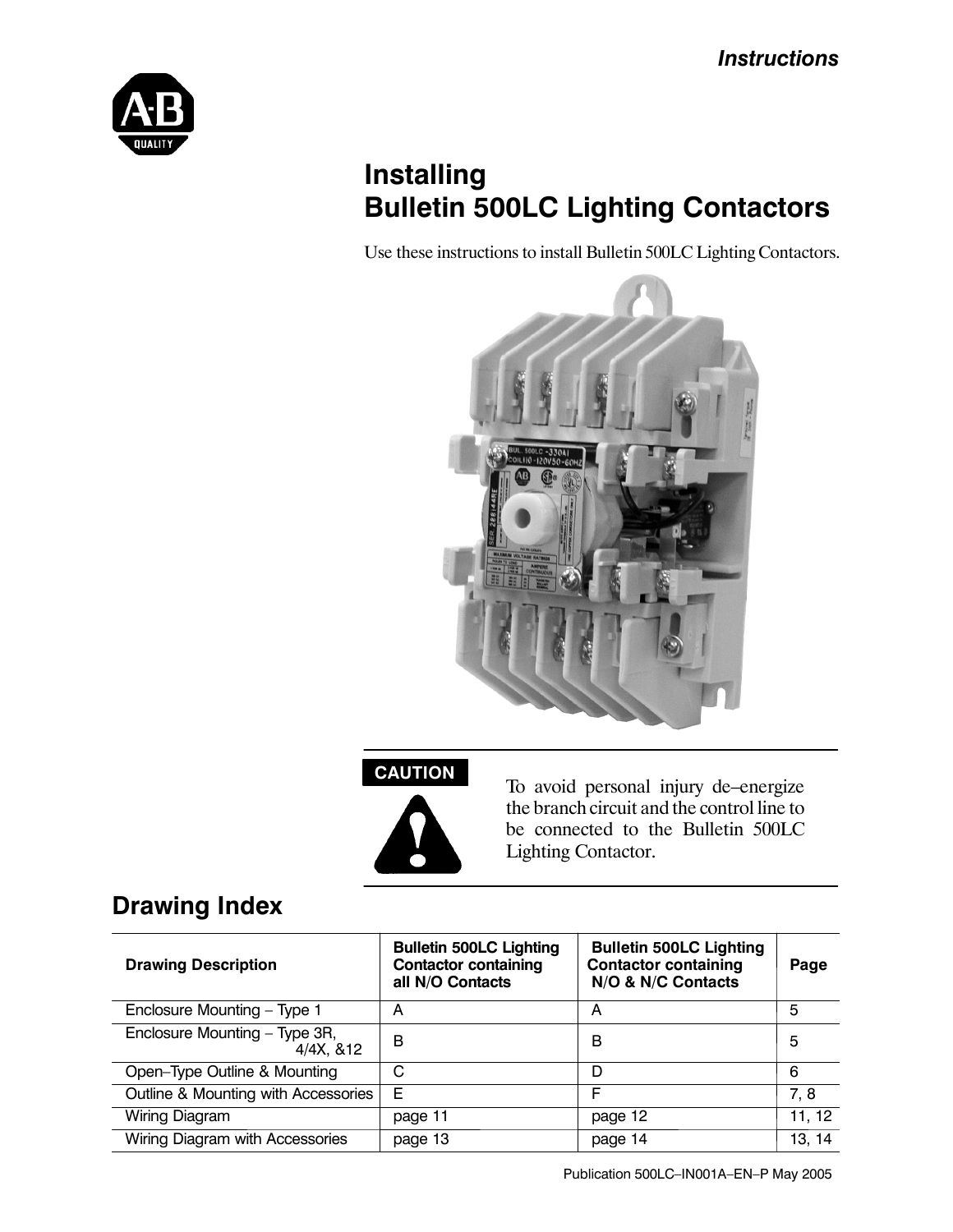# **Ratings**

Bulletin 500LC Lighting Contactors are rated for 20 amps lighting loads and 30 amps general purpose. They are UL508 Listed, CSA Certified, and are available in 2–...12–pole single throw double break and 2–...6–pole normally open and normally closed configurations. Control voltages are from 120...480V AC. See Tables A, B, and C for contact ratings.

| Table A - Maximum AC Voltage and Amp. Ratings     |  |
|---------------------------------------------------|--|
| For Bulletin 500LC Main Contacts (open or closed) |  |

|           |                                     | <b>Poles to Load</b> |                                          |  |  |
|-----------|-------------------------------------|----------------------|------------------------------------------|--|--|
| Load Type | <b>Amperes</b><br><b>Continuous</b> | 1 for 1 $\sigma$     | 2 for 1 $\sigma$<br>$3$ for $3$ $\sigma$ |  |  |
| Tungsten  | 20                                  | <b>250V AC</b>       | <b>250V AC</b>                           |  |  |
| Ballast   | 20                                  | 347V AC              | 600V AC                                  |  |  |
| General   | 30                                  | 347V AC              | 600V AC                                  |  |  |

#### **Table B – Maximum DC Voltage and Amp. Ratings For Bulletin 500LC Main Contacts (open or closed)**

| <b>Load Type</b> | <b>Amperes</b> | Poles to Load |             |  |
|------------------|----------------|---------------|-------------|--|
|                  | Continuous     | 2 in Series   | 3 in Series |  |
| General          | 20             | 125V DC       | 250V DC     |  |

#### **Table C – Withstand Current Ratings For Bulletin 500LC Lighting Contactors (when applying to UL67 Listed Panelboard)**

| <b>Available Symmetrical Amperes RMS</b> |                                             |                                       |  |  |  |
|------------------------------------------|---------------------------------------------|---------------------------------------|--|--|--|
| At AC                                    | When Used with Molded–Case Circuit Breakers |                                       |  |  |  |
| <b>Service</b><br><b>Voltage</b>         | <b>Withstand Current</b><br>Rating (amps)   | <b>Maximum Breaker Size</b><br>(amps) |  |  |  |
| 250V                                     | 22,000                                      | 30                                    |  |  |  |
| 480V                                     | 14.000                                      | 30                                    |  |  |  |
| 600V                                     | 10,000                                      | 30                                    |  |  |  |

# **Catalog Number Explanation\***



\*Note: Contactor will accomodate a maximum of 12 contacts.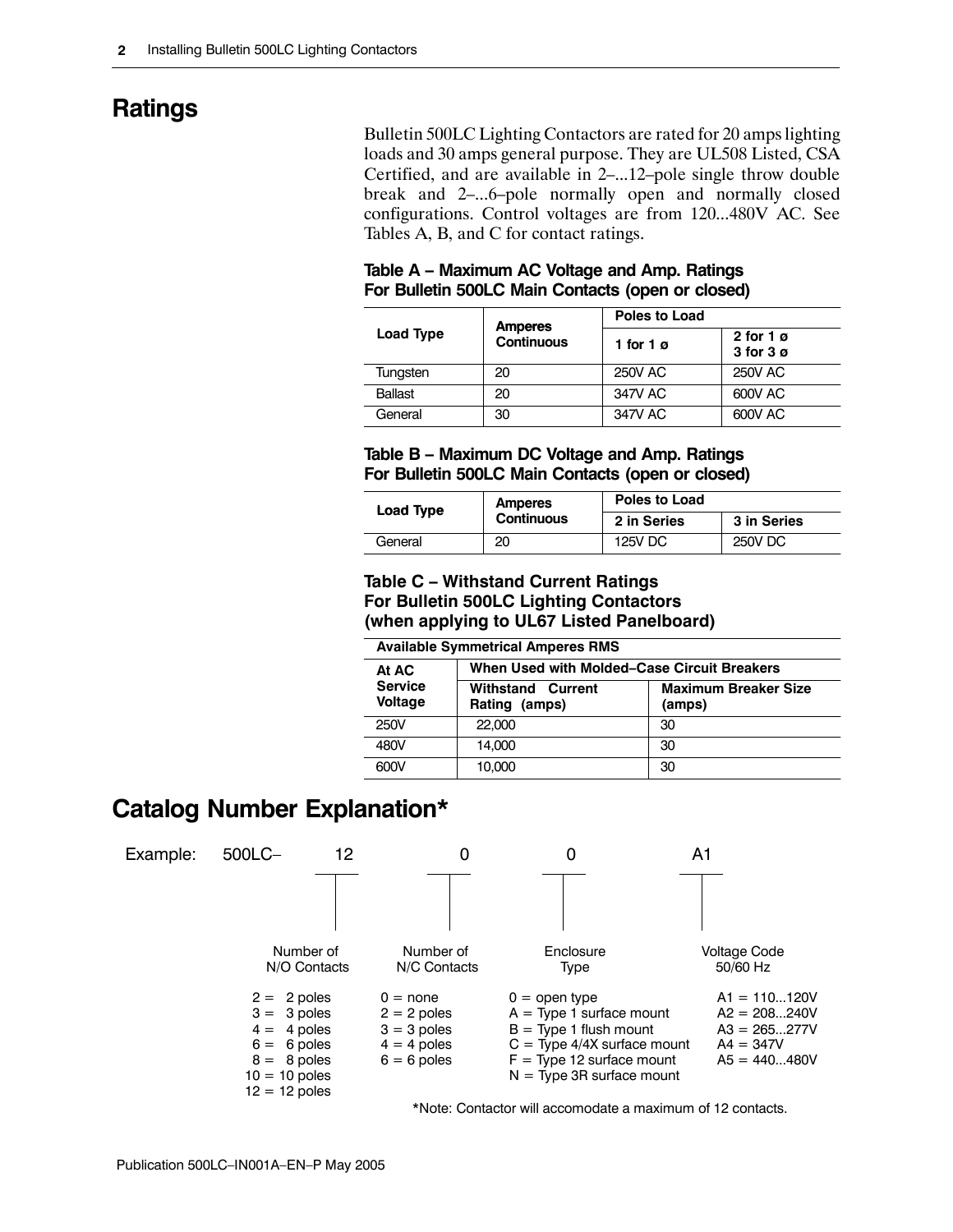#### **Installation**

**Mounting**

Bulletin 500LC Lighting Contactors are tested and ready to use. Installation simply requires mounting, and connection of line and load circuits and control circuit wires.

Six outline and mounting drawings are furnished in this manual. Use Drawing A (page 5 top) for 500LC supplied in a surface or flush Type 1 enclosure. Use Drawing B (page 5 bottom) for 500LC supplied in a Type 3R, 4/4X, or 12 enclosure. Four outline and mounting drawings show how to install open–type 500LC. Use Drawing C (page 6 top) for Bulletin 500LC Lighting Contactors containing all N/O contacts. Use Drawing D (page 6 bottom) for Bulletin 500LC Lighting Contactors containing both N/O & N/C contacts. Use Drawing E (page 7) for Bulletin 500LC Lighting Contactors containing all N/O contacts supplied with optional field installed modifications. Use Drawing F (page 8 top) for Bulletin 500LC Lighting Contactors containing both N/O & N/C contacts with optional field installed modifications. The diagrams show all mounting details and instructions.

#### **ATTENTION**



Protect the unit from construction grit and metal chips.

The Bulletin 500LC Lighting Contactor can be mounted in any position but is usually mounted vertically. Mounting holes in open–type 500LC accept #10 screws (3/8–inch minimum length). Enclosure mounting holes accept 1/4–inch diameter screws.

#### **Line and Load Connections**

#### **CAUTION**



To avoid personal injury de–energize the branch circuit and the control line to be connected to the unit

Four Wiring Diagrams are furnished. Use the diagram on page 11 for Bulletin 500LC Lighting Contactors containing all N/O contacts. Use the diagram on page 12 for Bulletin 500LC Lighting Contactors containing both  $N/O & N/C$  contacts. Use the diagram on page 13 for Bulletin 500LC Lighting Contactors containing all N/O contacts supplied with optional field installed modifications. Use the diagram on page 14 for Bulletin 500LC Lighting Contactors containing both N/O & N/C contacts supplied with optional field installed modifications.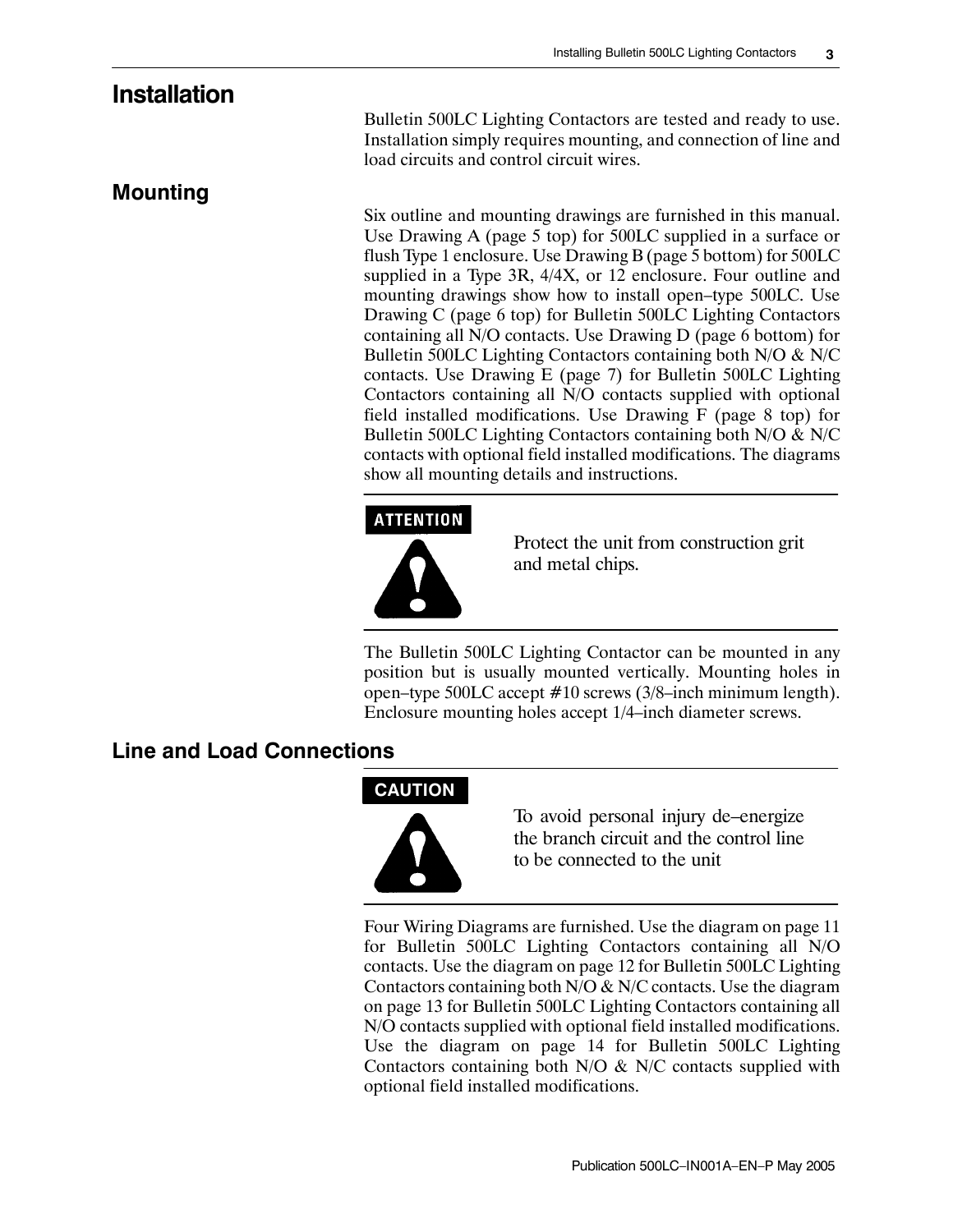Line and load terminals are reversible. The Bulletin 500LC Lighting Contactor is UL Listed for use with 60 or 75˚ C wire. All power wires should enter enclosure adjacent to the 500LC terminals. Combination knockouts are provided on Type 1 enclosures. Line and load connections are supplied with clamp type terminals. These terminals accept the wire sizes #18–10 AWG Cu. Insert appropriate line and load wires and tighten clamp screws to 18 inch–pounds.

#### **Control Line Connections**

Control circuit connections designated L, O, C on the right side are supplied with clamp type terminals. These terminals accept wire sizes #18–10 AWG Cu. Simply insert appropriate control wires and tighten terminal clamp screws to 18 inch–pounds. See the wiring diagrams.



Install overcurrent protective devices for the control circuit in accordance with applicable electrical codes.

Table D lists the maximum distances and minimum wire sizes that can be run between a control station and one Bulletin 500LC.

| <b>Wire Size</b> |             | Maximum Distance (feet) at AC control voltage |             |        |        |
|------------------|-------------|-----------------------------------------------|-------------|--------|--------|
| (AWG)            | <b>120V</b> | <b>240V</b>                                   | <b>277V</b> | 347V   | 480V   |
| 14               | 1.050       | 3.100                                         | 4.100       | 5.600  | 8.800  |
| 12               | 1.670       | 5.000                                         | 6.600       | 9,000  | 14,000 |
| 10               | 2,650       | 8,000                                         | 10,600      | 14,000 | 22,000 |

**Table D – Control Line Run**

#### **ATTENTION**



Do not exceed these distances for proper unit operation.

Table E lists the Bulletin 500LC Lighting Contactor's coil inrush current and minimum control circuit fuse sizes.

**Table E – Inrush Current / Minimum Fuse**

**Inrush Current Over Fuse Size (amps RMS) at AC control voltage**

| Amps   | <b>120V</b> | <b>240V</b> | <b>277V</b> | 347V | 480V |
|--------|-------------|-------------|-------------|------|------|
| inrush | 5.0         | 2.5         | 2.2         | 1.8  | 1.3  |
| fuse   | 2.0         | 1.0         | 1.0         | 0.75 | 0.5  |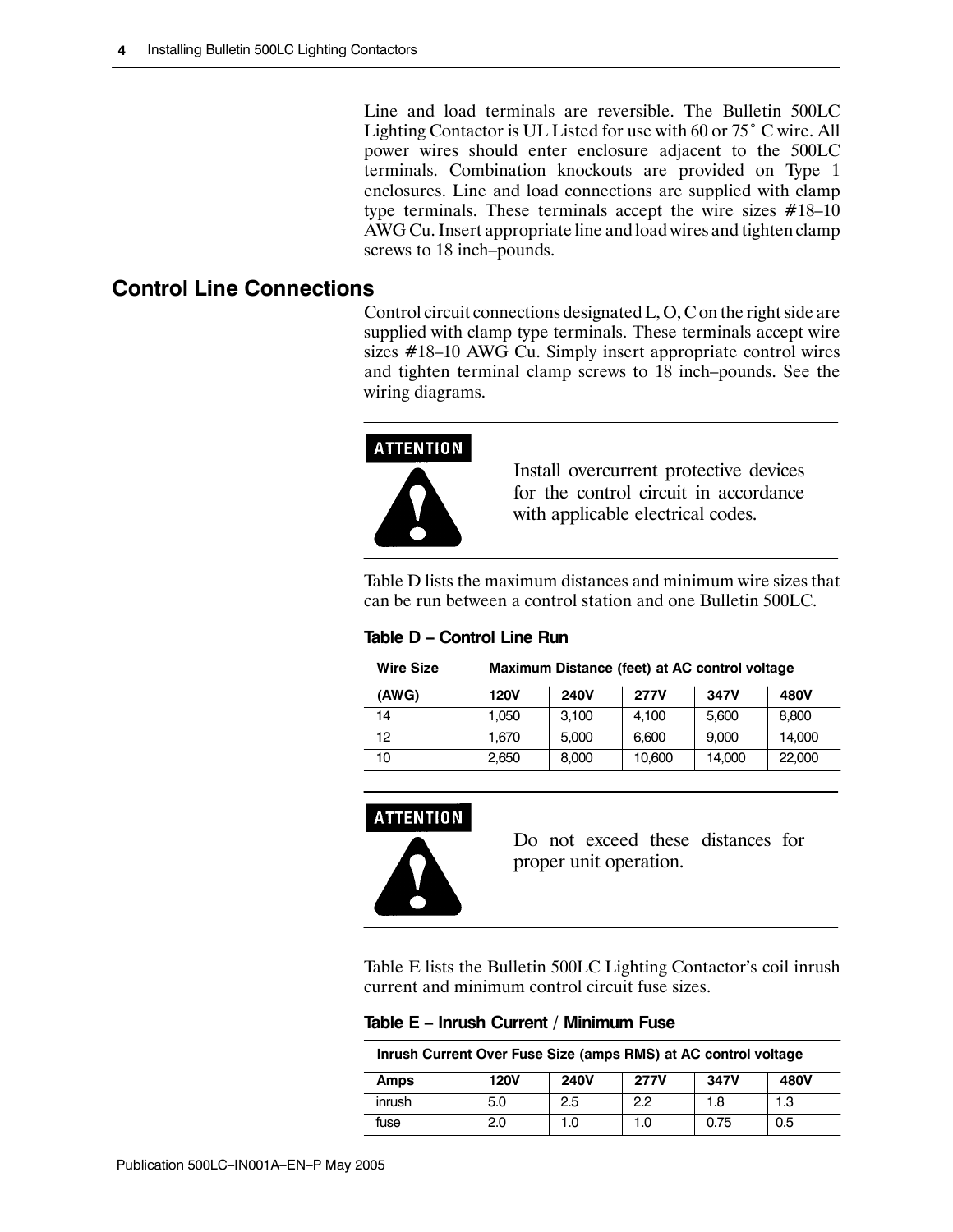

## **Type 1 Surface & Flush Enclosed Units — Drawing A**

# **Type 3R, 4/4X, & 12 Enclosed Units — Drawing B**



Publication 500LC–IN001A–EN–P May 2005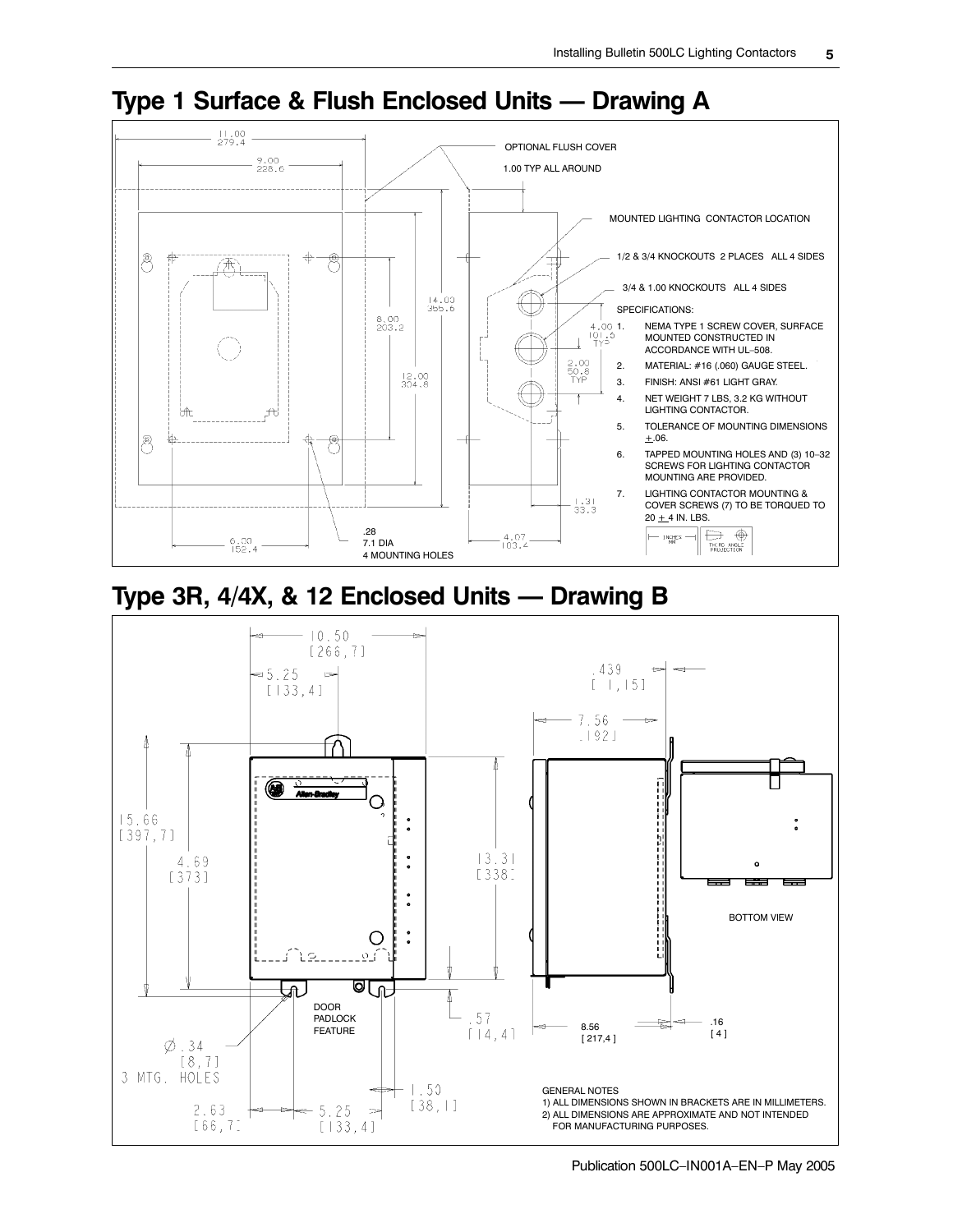

# **Bulletin 500LC Lighting Contactors containing all N/O contacts — Drawing C**

#### **Bulletin 500LC Lighting Contactors containing both N/O & N/C contacts — Drawing D**



Publication 500LC–IN001A–EN–P May 2005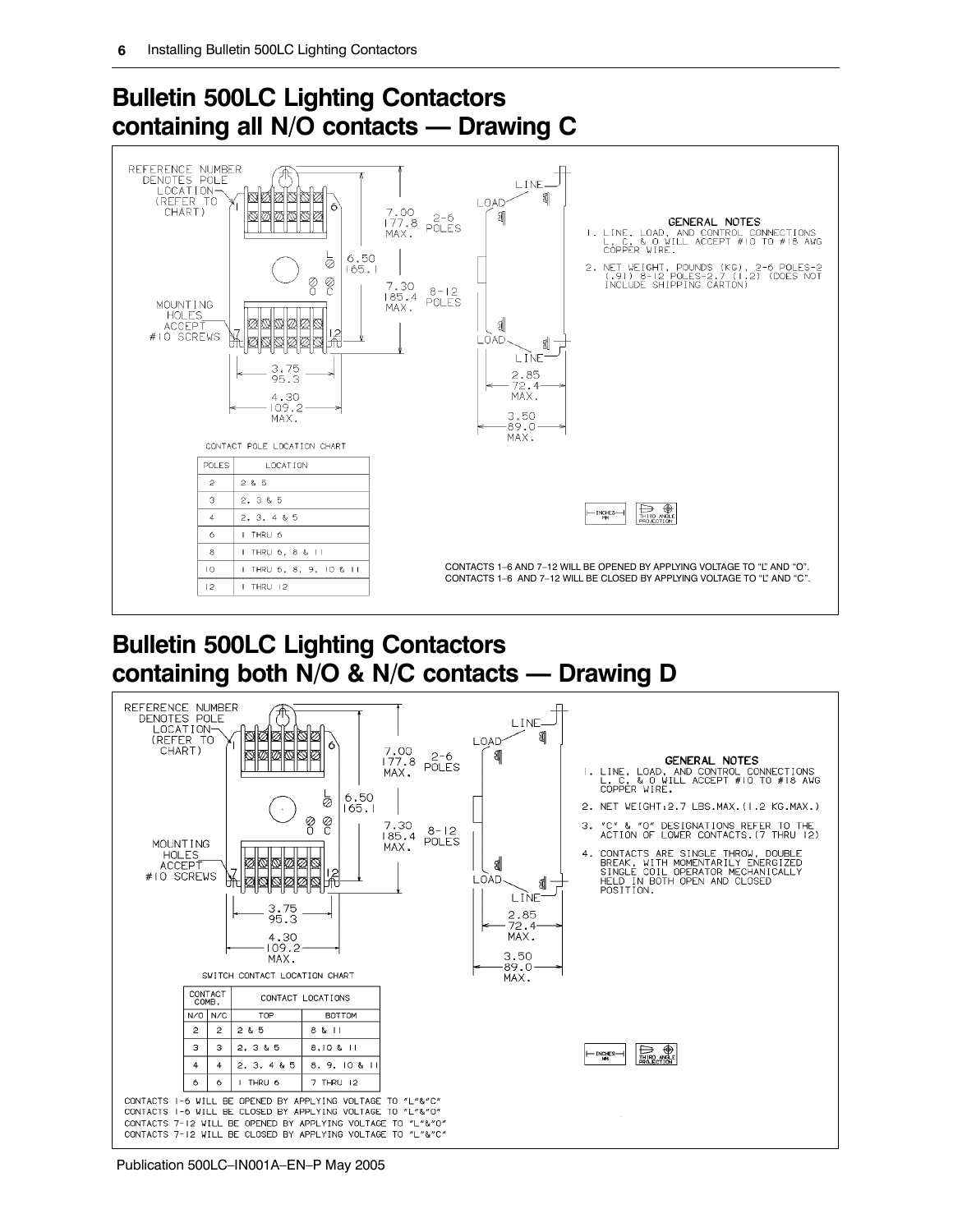# **Bulletin 500LC Lighting Contactor containing all N/O contacts Field Installed Modifications — Drawing E**

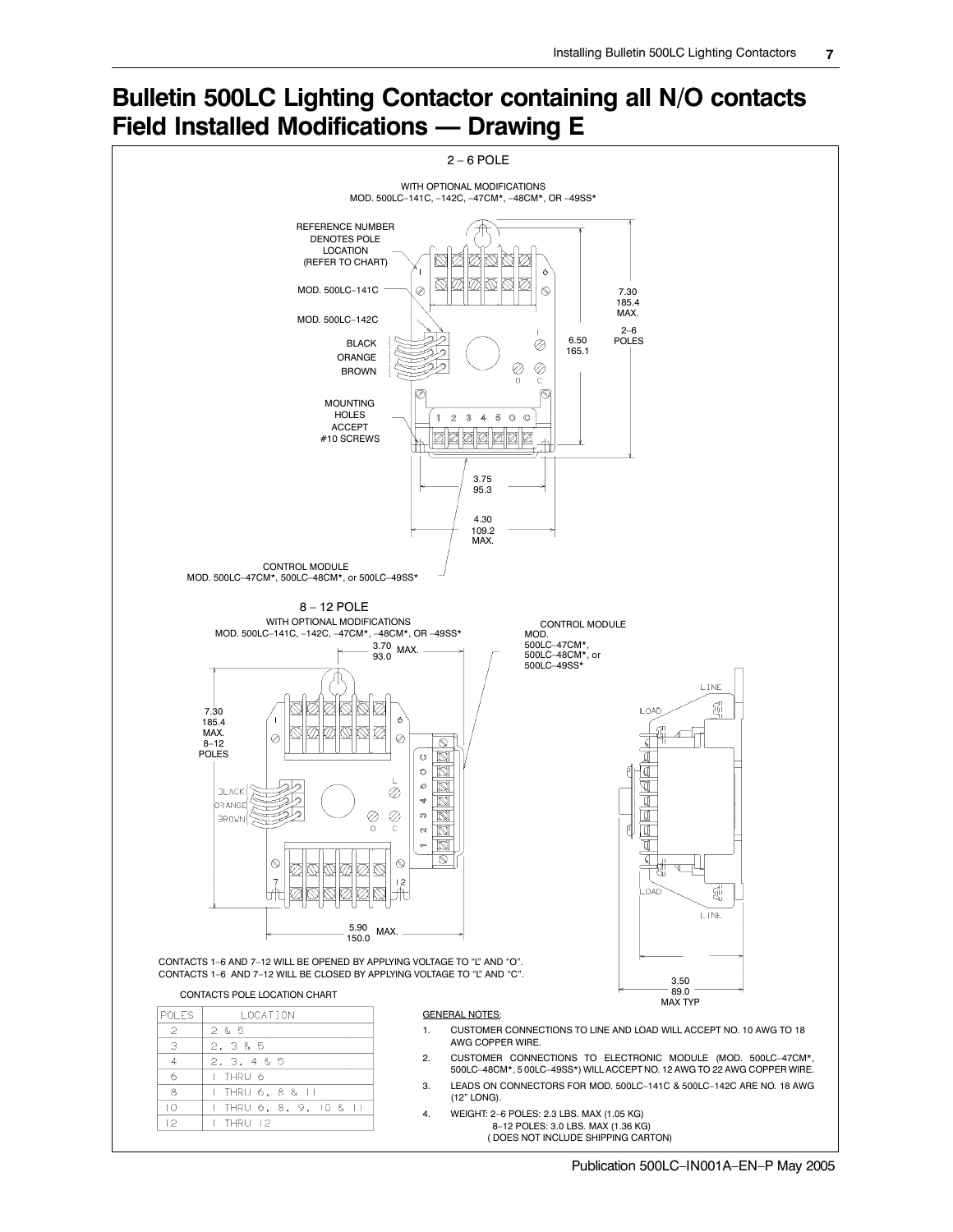# **Bulletin 500LC Lighting Contactor containing N/O & N/C contacts Field Installed Modifications — Drawing F**



#### **Kits**

Kits are available for modification of Bulletin 500LC Lighting Contactors to allow changes in pole configuration, voltage, control modules, and auxiliary contacts.

#### **Replacement Parts**

The main contact blocks and the operator coil are available in kit form. When ordering parts, provide the Serial No. and Catalog No. from the Bulletin 500LC Lighting Contactor nameplate.

#### **Auxiliary Contacts Kit – Optional Field Installed Modification 500LC–141C, 500LC–142C**

These auxiliary contacts are to be installed on the left side of the Bulletin 500LC. The auxiliary contacts operate along with the main contacts to provide remote indication of the 500LC position (closed or open).

Each auxiliary contact provides a form C, spdt (single pole double throw) contact rated 10 amps at 277V AC. Mod. 500LC–141C is one auxiliary contact, and Mod. 500LC–142C is two auxiliary contacts. A connector with leads is provided for each auxiliary contact See wiring diagram on page 13 or 14 for contact configuration, additional ratings, and wiring.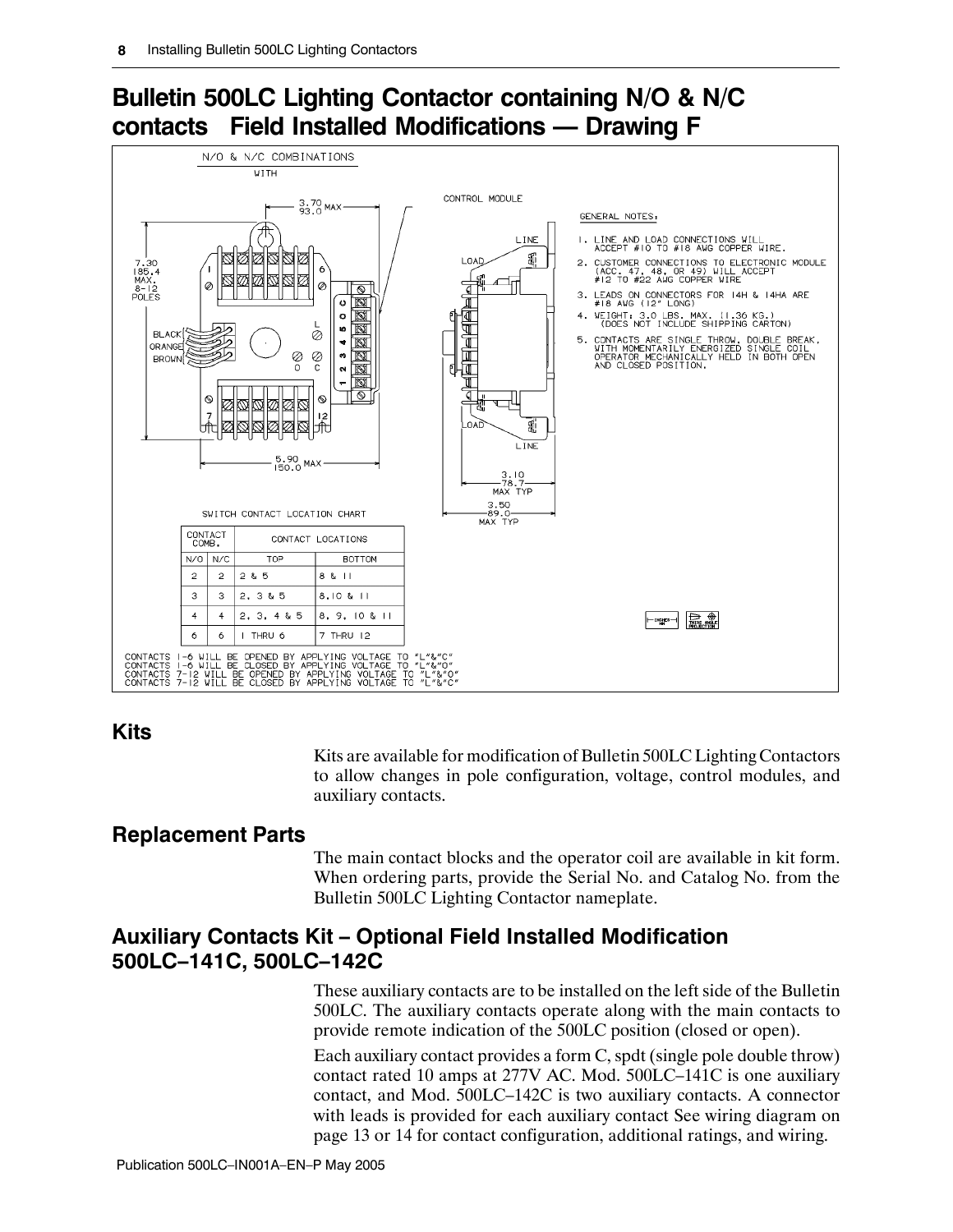#### **Solid–state Control Modules – Field Installed Modifications 500LC–47CM\*, 500LC–48CM\*, 500LC–49SS\***

These control modules are to be connected and mounted on the bottom or right side of the Bulletin 500LC Lighting Contactor depending on the number of 500LC poles or N/O and N/C contact configuration. A control module can be field installed by ordering the appropriate module kit. Refer to wiring diagrams on page 13 or 14.

#### **Operation**

**Mod. 500LC–47CM\*** control modules are for two–wire control of the Bulletin 500LC only. The module must be energized to close the 500LC, and de–energized to open the 500LC. Therefore, use a single pole, maintained type control station to operate the control module.

**Mod. 500LC–48CM\*** control modules are for three–wire control of the Bulletin 500LC. One terminal must be energized to close the 500LC; another terminal must be energized to open the 500LC. If neither or both terminals are energized, no output will occur. Therefore, use a single pole, double throw, momentary type control station to operate the control module.

**Mod. 500LC–49SS\*** control modules are for Form 3 (start–stop) control of the Bulletin 500LC. The modules must be energized to close the 500LC, and de–energized to open the 500LC. Therefore, use one normally–closed and one normally–open separate control stations to operate the control module.

There are four different control modules for each Mod. 500LC–47CM\*, 500LC–48CM\*, and 500LC–49SS\*. Each module is suitable only for the control voltage marked on it. Refer to Table F. Ratings for the control modules are listed in Table H.

| <b>Module Control</b><br><b>Voltage</b> | 2-Wire Control<br><b>Modules</b> | 3-Wire Control<br><b>Modules</b> | <b>Form 3 Control</b><br><b>Modules</b> |
|-----------------------------------------|----------------------------------|----------------------------------|-----------------------------------------|
| 120V AC                                 | 500LC-47CM120                    | 500LC-48CM120                    | 500LC-49SS120                           |
| <b>24V AC &amp; DC</b>                  | 500LC-47CM24                     | 500LC-48CM24                     | 500LC-49SS24                            |
| 240 / 277V AC                           | 500LC-47CM240                    | 500LC-48CM240                    | 500LC-49SS240                           |
| 12V AC & DC                             | 500LC-47CM12                     | 500LC-48CM12                     | 500LC-49SS12                            |

**Table F – Solid–State Control Module numbers**

#### **Connections**

Connections to the Mod. 500LC–47CM\*, 500LC–48CM\*, and 500LC–49SS\* control modules are shown in Table G. Also refer to the labels in Figure 1 and to wiring diagram on page 13 or 14. Barrier screw type terminals accept #22–12 AWG Cu control wiring. Tighten terminals to 12 inch–pounds.

The control modules have two colored leads preconnected to the **O** and **C** terminal bus on the 500LC. A yellow wire runs between the **O** terminals; and orange/black wire runs between the **C** terminals.

Connect your control wiring for the module to terminals **2**, **3**, and **4** on the modules. Terminal **2** is not used on Mod. 500LC–47CM\* and terminal **1** is never used.

Connect your control wiring for the 500LC Lighting Contactor (coil voltage) to terminal **5** on the control module and terminal **L** on the500LC. If the line voltage (service) is the same as the coil voltage, the control voltage can some directly from the poles of the 500LC Lighting Contactor.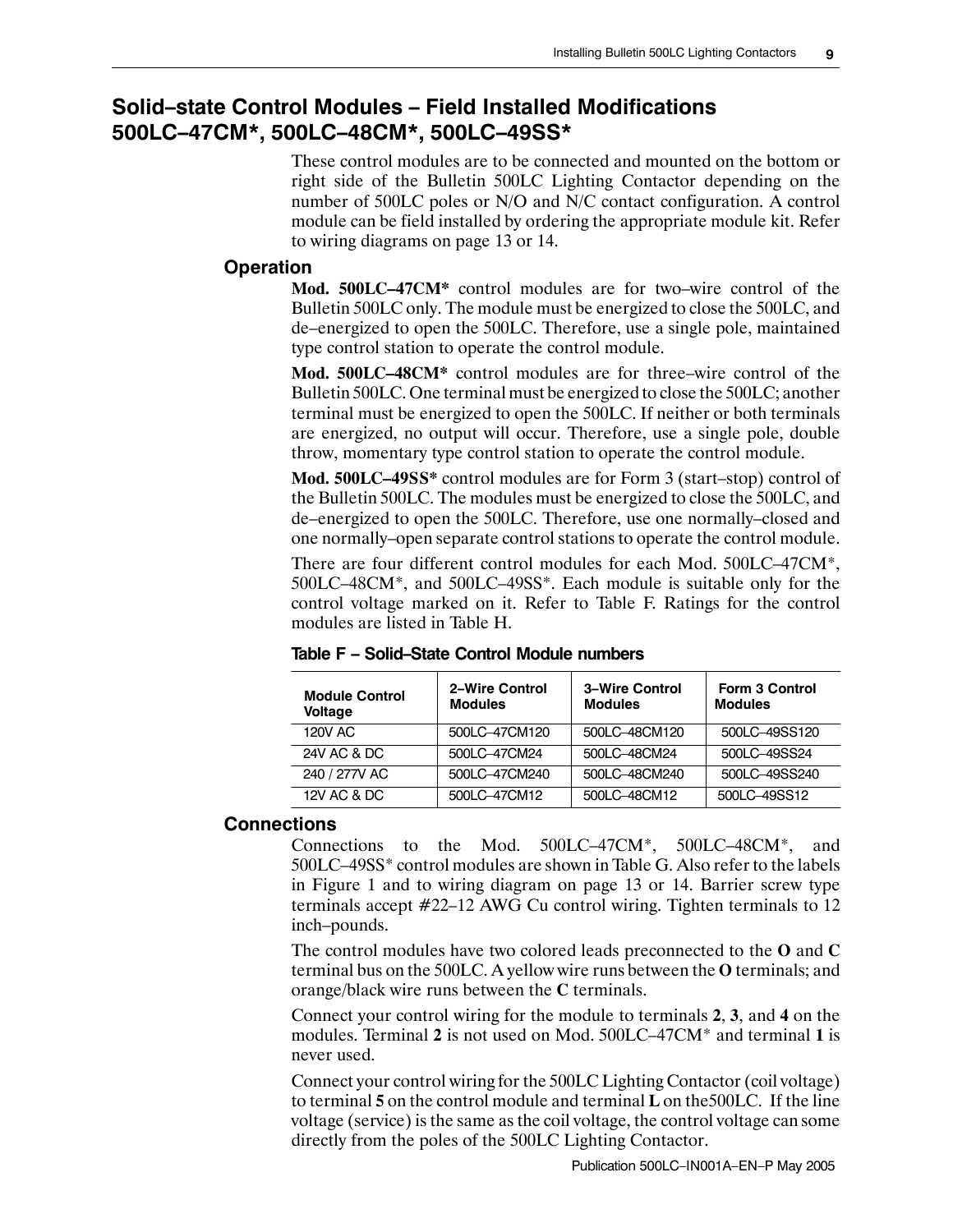

For DC modules be sure to connect terminal  $4$  to negative  $(-)$ .

#### **Table G – Connections to Solid–State Control Modules**

| <b>Module Terminal</b> | <b>Connected To</b>                                               |
|------------------------|-------------------------------------------------------------------|
|                        | not used                                                          |
| $\mathcal{P}$          | control station for Mod. 500LC-48CM*, 500LC-49SS*                 |
| з                      | control station for Mod. 500LC-47CM*,<br>500LC-48SS*, 500LC-49SS* |
| 4                      | Control Module control voltage*                                   |
| 5                      | 500LC Lighting Contactor control voltage                          |
| O                      | pre-connected to O on 500LC Lighting Contactor                    |
| C                      | pre-connected to C on 500LC Lighting Contactor                    |





#### **Table H – Ratings for Control Modules**

Nominal Input Voltage . see Table F, AC voltages are 50/60 Hz Control Voltage Range .................... 80...125% of nominal Ambient Temperature Range Operate ........... 0° ... +45°C Ambient Temperature Range Storage .......... -30° ... +65°C

| <b>Control Module</b>  | Mod. | 500LC-47CM* | Mod.<br>Mod.<br>500LC-48CM*<br>500LC-49SS* |      |      |      |
|------------------------|------|-------------|--------------------------------------------|------|------|------|
|                        | AC   | DC          | AC                                         | DC   | AC   | DC.  |
| <b>120V AC</b>         | 1.90 |             | 1.60                                       |      | 3.70 |      |
| <b>24V AC &amp; DC</b> | 0.85 | 0.36        | 0.34                                       | 0.38 | 0.70 | 0.72 |
| 240 / 277V AC          | 4.00 |             | 2.50                                       |      | 6.00 |      |
| 12V AC & DC            | 0.60 | 0.32        | 0.34                                       | 0.36 | 0.68 | 0.70 |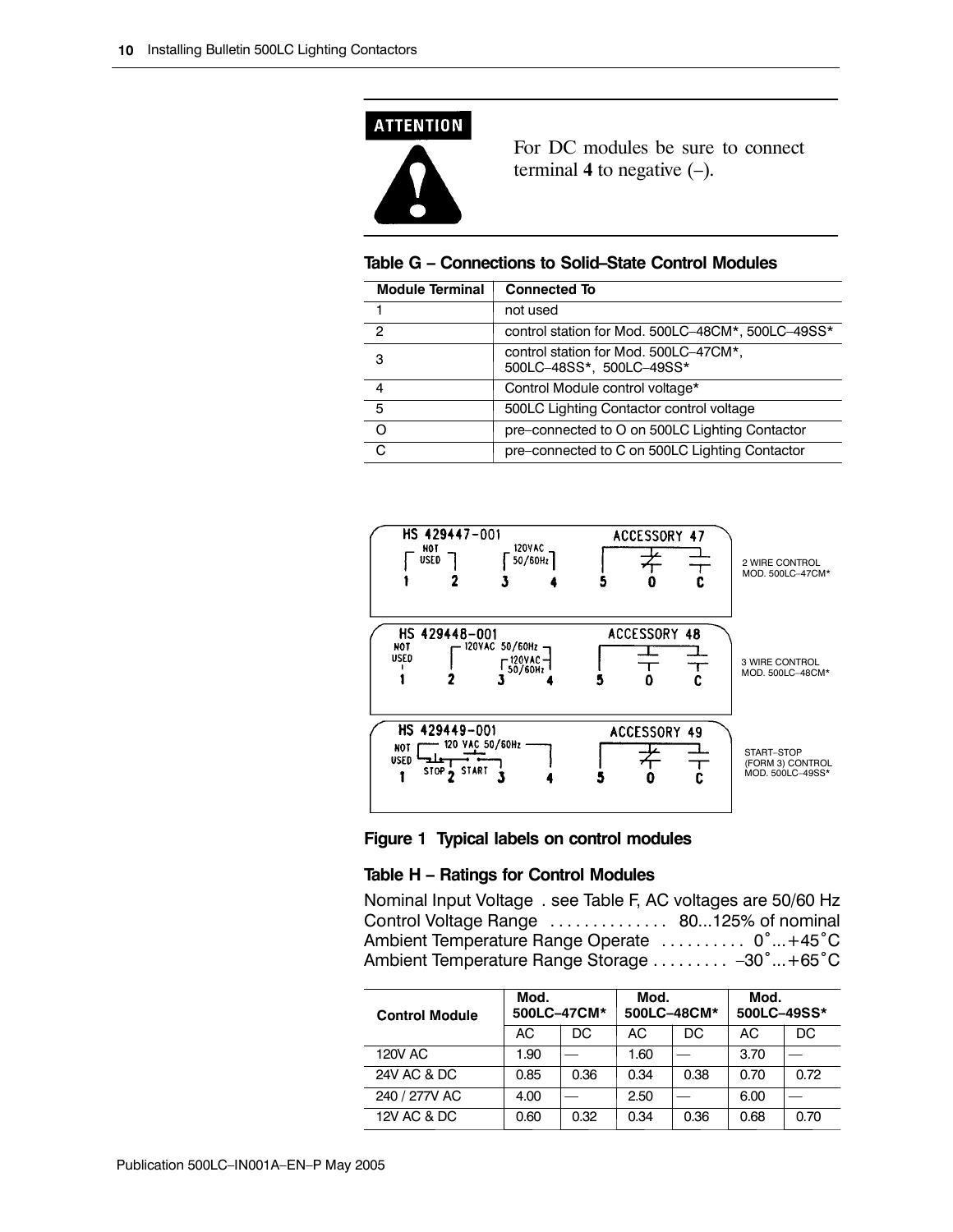#### **Bulletin 500LC Lighting Contactors containing all N/O contacts**

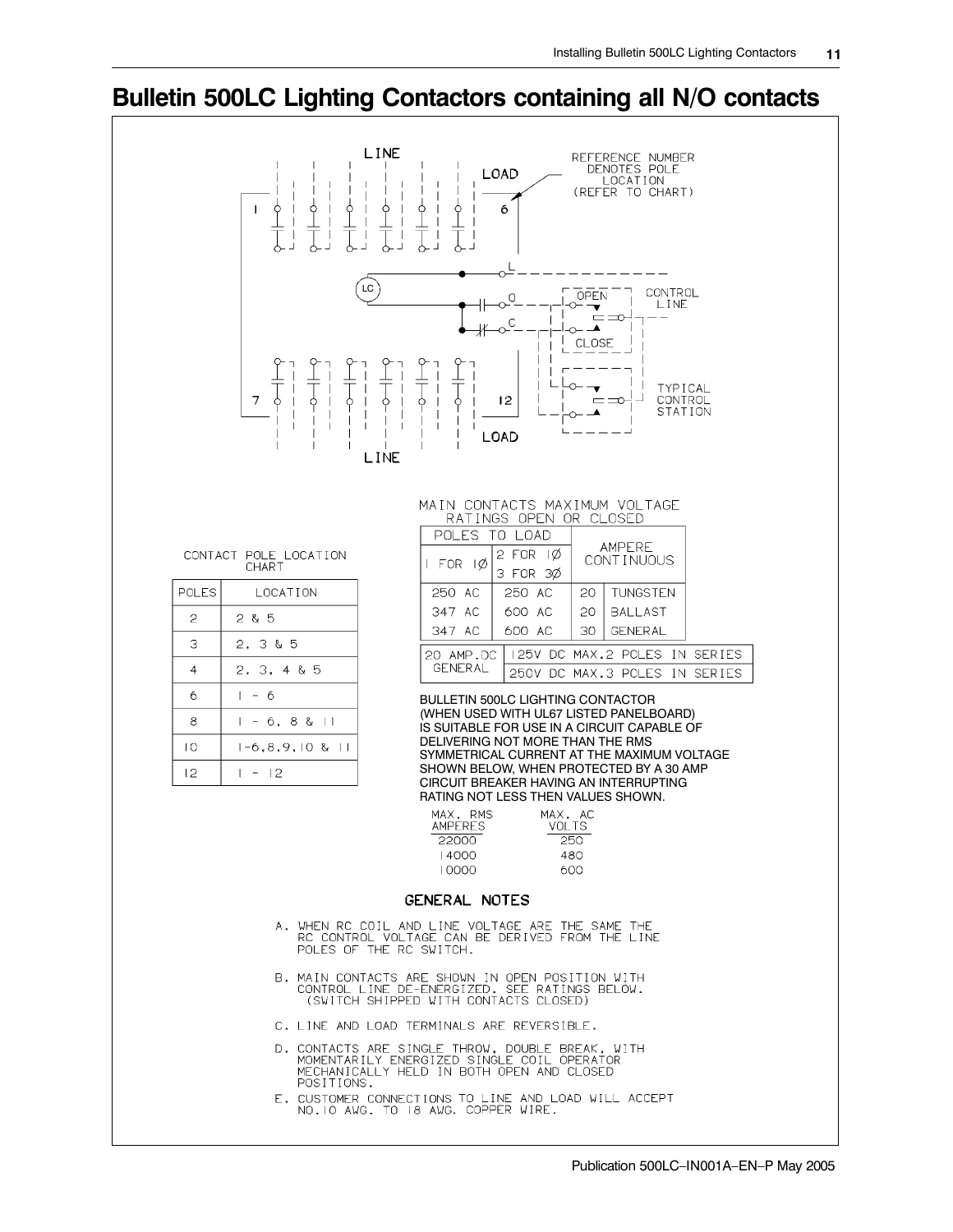# **Bulletin 500LC Lighting Contactors containing both N/O & N/C contacts**

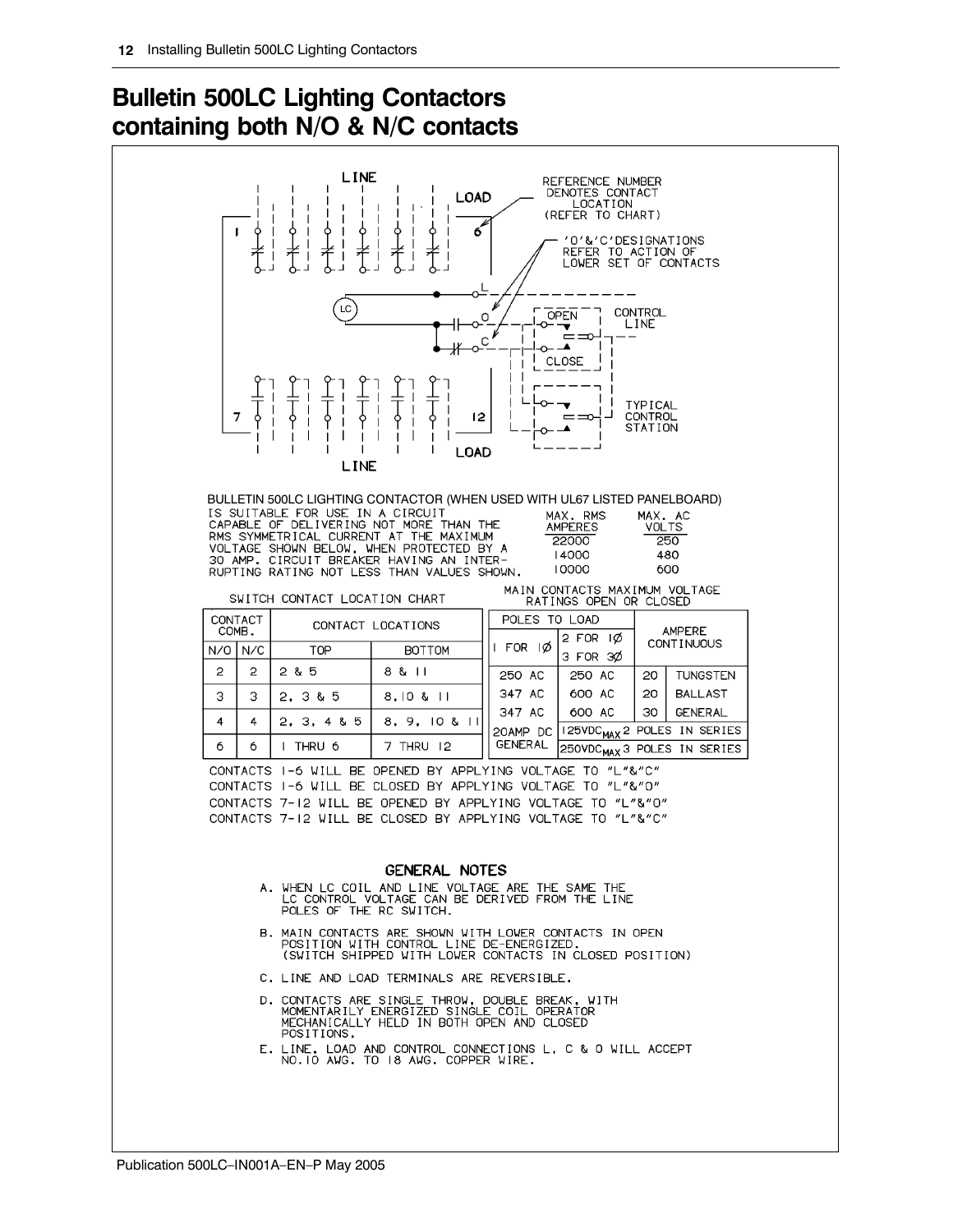#### **all N/O contacts with Field Installed Modifications OPTIONAL** REFERENCE NUMBER POLES  $12$  $^8$ 2-6 POLES AUXILIARY DENOTES POLE **OPTIONAL** LINE LOAD CONTACTS LOCATION **I** TNF AUXILIARY (REFER TO CHART)LOAD 6 **CONTACTS** i.  $\circ$ CONTROL 6  $\circ$ **BLACK** ശ്ര LC  $\pm$ r.<br>T BL ACK ORANGE  $\overline{C}$ CR  $\overline{1}$  C Ø) **CONTROL BROWN** CONTROL ORANGE  $\frac{1}{2}$  $\sim$ **BROWN** MOD.  $12$  $450C$  $\mathbf{1}$  $\mathbb{Z}$ 3 500LC–47CM\*, 500LC–48CM\*, or **LOAD** 7  $12$  $Q^+Q_2$ ٠ 500LC–49SS\* MOD. 500LC–47CM\*, 500LC–48CM\*, or CR CONTROL ON-OFS 500LC–49SS\* CRB (GR n avi .<br>CRA AUXILIARY CONTACT POLE LOCATION CHART CONTACT RATING ENCLOSURE POLES LOCATION 2 WIRE CONTROL MOD. 500LC–47CM\* 10A, 1/3 HP 277 VAC  $285$ LC CONTROL 0.5A, 125 VDC Ġ  $\overline{2}$ . 3 & 5 0.25A, 250 VDC OPEN  $T^{\text{CR}}$  $\sqrt{CR}$ CR2B<br>—V—  $\overline{a}$ Ŧ  $2.$  $3, 4 & 5$ 500LC–141C (1PDT)  $\ddot{\phantom{1}}$ .<br>R∣B  $CR2I$  $\ddot{\rm c}$ 6 (cr2 500LC–142C (2PDT) CR<br>CONTROL **CLOSED**  $\overline{8}$  $6, 8 & 11$  $\overline{10}$  $6, 8, 9, 10 & 11$  $\vert -$ 3 WIRE CONTROL MOD. 500LC–48CM\*  $\overline{12}$  $\mathbf{I}$  $\overline{12}$ ÓN -5 MAIN CONTACT MAXIMUM VOLTAGE<br>RATINGS OPEN OR CLOSED LC CONTROL OFF POLES TO LOAD cr⊥b<br>—/<del>∕</del> **AMPERE** 2 FOR ۱Ø CONT INUOUS CF<br>CONT FOR  $\overline{Q}$ CR1A 3 FOR 30 ⊣⊢ 250 AC 250 AC  $\overline{20}$ **TUNGSTEN** START–STOP (FORM 3) CONTROL MOD. 500LC–49SS\*  $347 \text{ AC}$ 600 AC  $20 -$ RAI LAST 347 AC 600 AC 30 GENERAL 125V DC MAX.2 POLES IN SERIES 20 AMP.DC<br>GENERAL 250V DC MAX.3 POLES IN SERIES GENERAL NOTES A. WHEN 500LC COIL AND LINE VOLTAGE ARE THE SAME THE 500LC CONTROL VOLTAGE CAN BE DERIVED FROM THE LINE POLES OF THE 500LC LIGHTING CONTACTOR. B. MAIN CONTACTS ARE SHOWN IN OPEN POSITION WITH CONTROL LINE DE–ENERGIZED. SEE RATINGS BELOW. (500LC SHIPPED WITH CONTACTS CLOSED) C. LINE AND LOAD TERMINALS ARE REVERSIBILE. D. CONTACTS ARE SINGLE THROW, DOUBLE BREAK, WITH MOMENTARILY ENERGIZED SINGLE COIL OPERATOR MECHANICALLY HELD IN BOTH OPEN AND CLOSED POSITIONS. BULLETIN 500LC LIGHTING CONTACTOR E. ❍ INDICATES CUSTOMER CONNECTION POINTS. (WHEN USED WITH UL67 LISTED PANELBOARD) ● INDICATES FACTORY CONNECTION POINTS. IS SUITABLE FOR USE IN A CIRCUIT CAPABLE OF DELIVERING NOT MORE THAN THE RMS F. CONNECTION POINTS THAT HAVE BOTH CUSTOMER AND SYMMETRICAL CURRENT AT THE MAXIMUM FACTORY CONNECTIONS ARE SHOWN AS CUSTOMER VOLTAGE SHOWN BELOW, WHEN PROTECTED **CONNECTIONS** BY A 30 AMP CIRCUIT BREAKER HAVING AN INTERRUPTING RATING NOT LESS THEN G. CUSTOMER CONNECTIONS TO LINE AND LOAD WILL VALUES SHOWN. ACCEPT NO 10 AWG TO 18 AWG COPPER WIRE. H. CUSTOMER CONNECTIONS TO ELECTRONIC MODULE MAXIMUM RMS MAXIMUM AC MOD. 500LC–47CM\*, 500LC–48CM\*, 500LC–49SS\* **AMPERES** VOL TS WILL ACCEPT NO. 12 AWG TO 22 AWG COPPER WIRE 250 22,000 I. LEADS ON CONNECTORS FOR MOD. 500LC–141C & 14,000 480 500LC–142C ARE NO. 18 AWG. (12" LONG). 10,000 600 J. CR CONTROL SUPPLIED BY CUSTOMER.

# **Bulletin 500LC Lighting Contactors containing**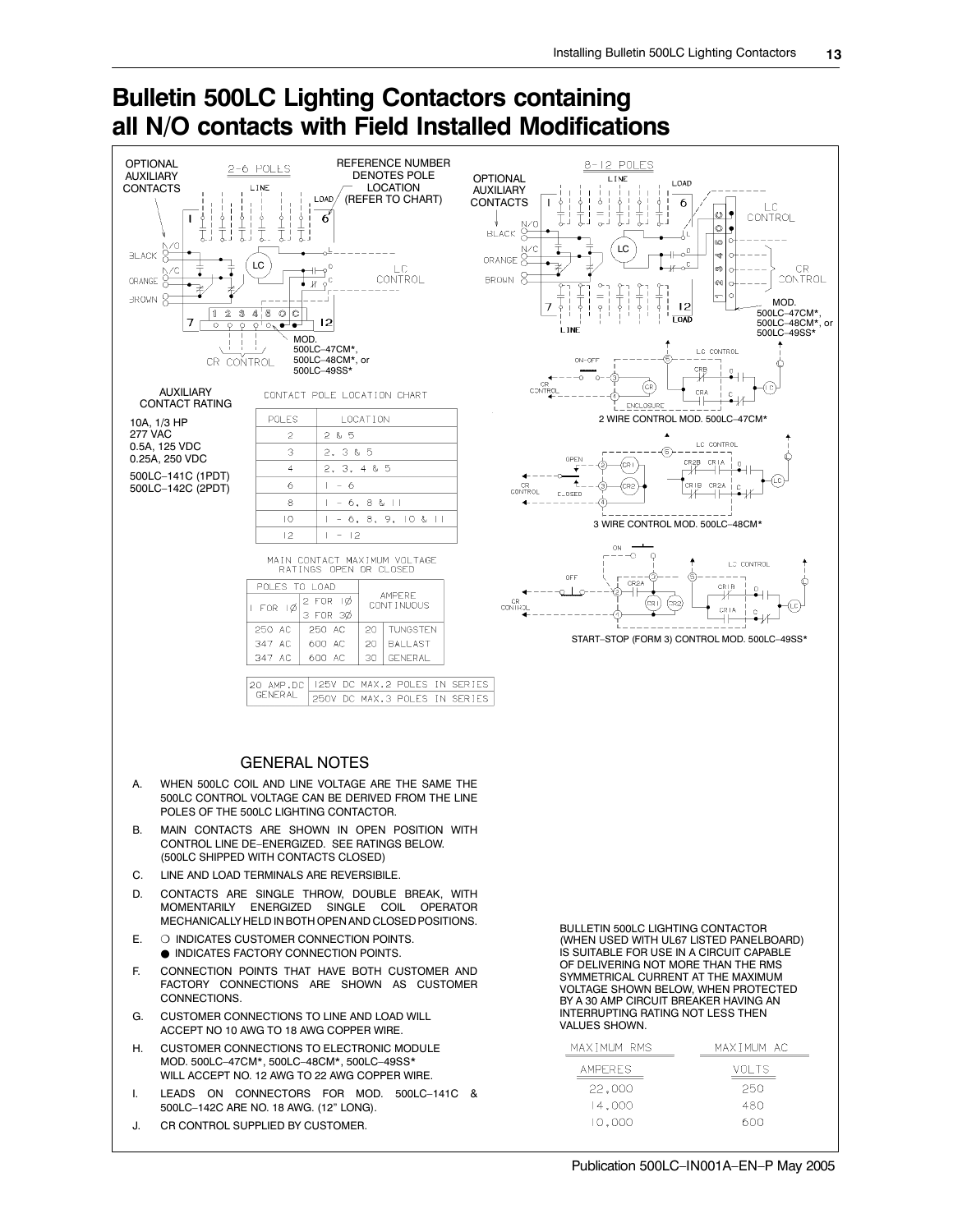# **Bulletin 500LC Lighting Contactors containing both N/O & N/C contacts with Field Installed Modifications**



- G. CUSTOMER CONNECTIONS TO LINE AND LOAD WILL ACCEPT NO 10 AWG TO 18 AWG COPPER WIRE.
- H. CUSTOMER CONNECTIONS TO ELECTRONIC MODULE MOD. 500LC–47CM\*, 500LC–48CM\*, 500LC–49SS\* WILL ACCEPT NO. 12 AWG TO 22 AWG COPPER WIRE.
- I. LEADS ON CONNECTORS FOR MOD. 500LC–141C & 500LC–142C ARE NO. 18 AWG. (12" LONG).
- J. CR CONTROL SUPPLIED BY CUSTOMER.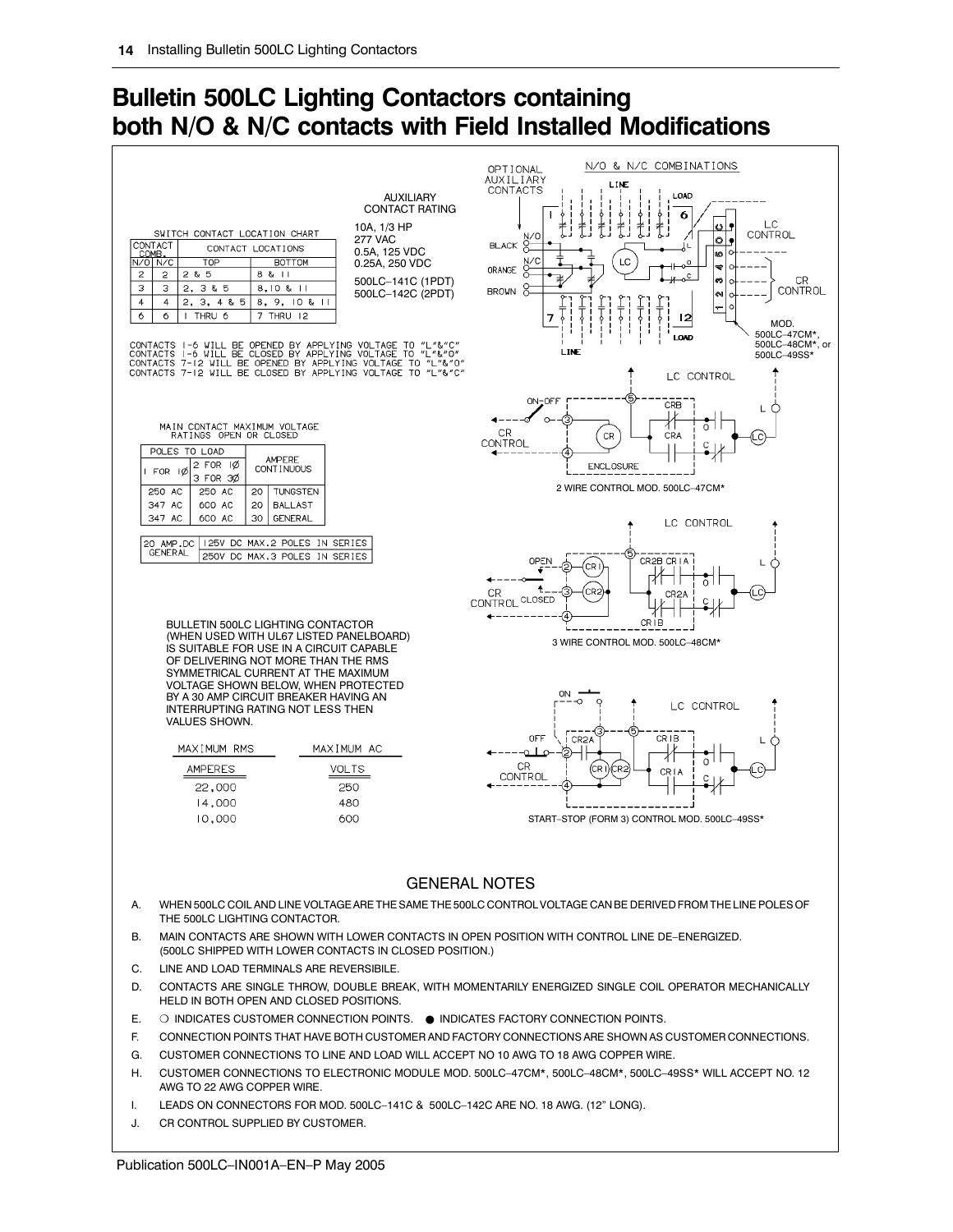#### **CAUTION**



The Bulletin 500LC Lighting Contactor is energized. Proceed with care!

#### **Trouble–Shooting**

| <b>Problem</b>                                                    | <b>Check Control Voltage</b>                                                                                             | <b>Check Control Station, Wiring, Supply</b>                                                                                                                                                                              |
|-------------------------------------------------------------------|--------------------------------------------------------------------------------------------------------------------------|---------------------------------------------------------------------------------------------------------------------------------------------------------------------------------------------------------------------------|
| 500LC does not<br>close when control<br>station is closed.        | Measure control voltage<br>between 500LC terminals<br>$L$ and $C$ .                                                      | If no voltage is present, check control<br>station contacts, control wiring, supply<br>fuses, and optional accessories.                                                                                                   |
| 500LC does not<br>open when control<br>station is closed.         | Measure control voltage<br>between 500LC terminals<br>L and O.                                                           | If no voltage is present, check control<br>station contacts, control wiring, supply<br>fuses, and optional accessories.                                                                                                   |
| 500LC tries to close<br>or open, but cannot.                      | Measure at least 90% control<br>voltage (nameplate coil<br>voltage) between 500LC<br>terminals L and C, or L and O.      | If voltage is low, check control wire size<br>and line run distance; see Table D on page<br>4. If a transformer is used in the control<br>line, make sure it can handle the VA<br>burden required; see Table E on page 4. |
| 500LC closes and<br>opens repeatedly.                             |                                                                                                                          | Check control station for overlapping<br>contacts, and correct. Control stations<br>cannot call on 500LC to close and open at<br>the same time.                                                                           |
| 500LC closes or<br>opens very quickly<br>with excessive<br>noise. | Measure no more than 110%<br>control voltage (nameplate<br>coil voltage) between 500LC<br>terminals L and C, or L and O. | If voltage is high, change control supply<br>or change Bulletin 500LC Lighting<br>Contactor.                                                                                                                              |

#### **Manual Operation**

A  $#8-32$  screw 1– $\frac{1}{2}$  in. long can be used to manually operate the 500LC. One is supplied in all replacement parts kits requiring manual operation. The screw should be used for maintenance purposes only. Remove the screw after maintenance.



Do not manually operate the Bulletin 500LC Lighting Contactor until all power and control circuits are disconnected.

Open circuit breakers, then use a voltmeter to verify no voltage is present at the 500LC at both control and line terminal screws.

Insert the operating screw into the center of the coil and carefully turn it clockwise until the threads engage the cam/core.

Pull the screw outward to open the 500LC contacts; push it in to close the contacts. Observe the buttons in the contact block (buttons out means contacts open).